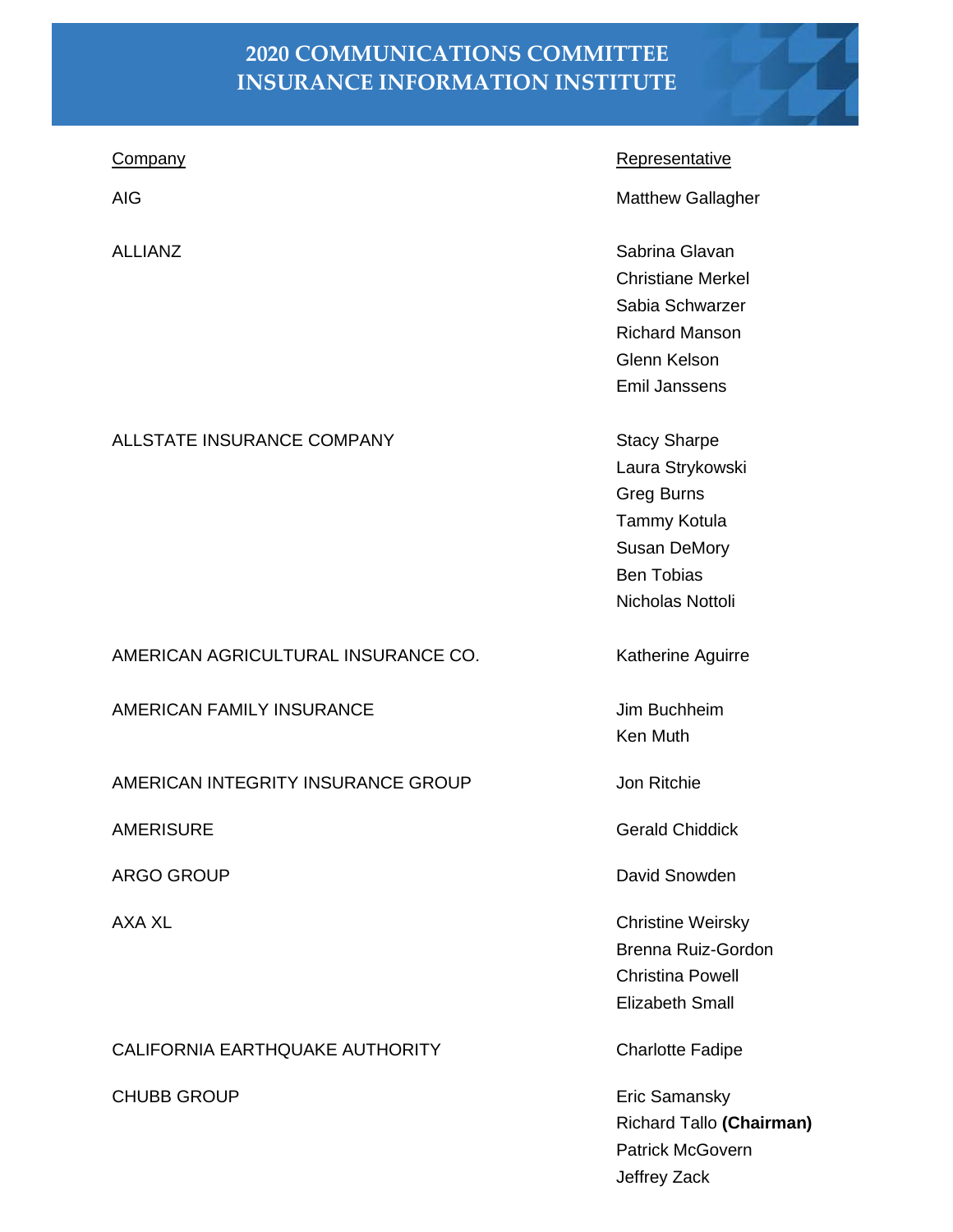## CHURCH MUTUAL INSURANCE COMPANY Dawn Bernatz

COUNTRY FINANCIAL **COUNTRY FINANCIAL COUNTRY** FINANCIAL

CSAA INSURANCE GROUP Danielle Cagan

EMC INSURANCE COMPANIES Lisa Hamilton

ENCOVA MUTUAL INSURANCE GROUP Casei Phillips

ERIE INSURANCE GROUP **Karen Phillips** 

FARMERS GROUP, INC. The matter of the ST and Trent Frager

GLOBAL INDEMNITY GROUP **Laura Gooding** 

GRANGE INSURANCE **Amy Nichols** Amy Nichols

KEMPER CORPORATION **Melinda Graham** 

LIBERTY MUTUAL **Glenn** Greenberg

METLIFE AUTO & HOME YVE THE YVE ALL THE MATHEMATIC VECTOR WAS A VEHICLE TO A VEHICLE THE VECTOR OF THE VECTOR O

MISSOURI EMPLOYERS MUTUAL **All and the Contract Contract Contract Contract Contract Contract Contract Contract Contract Contract On the MISSOURI EMPLOYERS MUTUAL** 

MMG INSURANCE **Laura Martin** 

MUNICH REINSURANCE AMERICA, INC. **Inc.** Jodi Dorman

Suzanne Meraz Jason Willett

Sara Erhartic

Mark Toohey Luis Sahagun Trevor Chapman

Stan Lata Barbara Ciesemier

Crista Walker Gina Anderson

LLOYD'S Mark Rector

MAPFRE USA **MAPFRE** USA

MEMIC **Tony Payne** 

Kim Friedman Liz (Castoro) Harish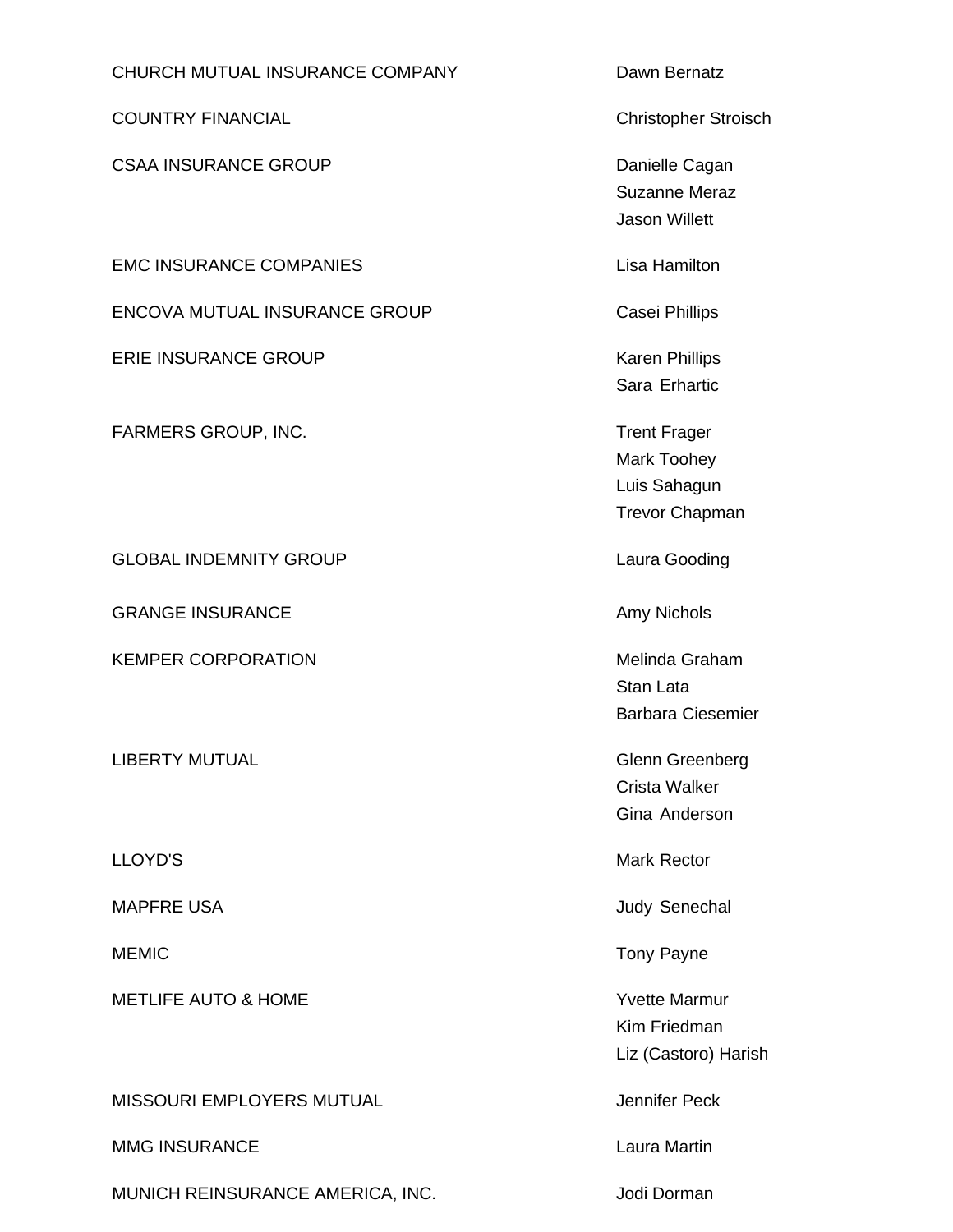| NATIONAL CONFERENCE OF INSURANCE<br><b>GUARANTY FUNDS (NCIGF)</b> | Robin Webb<br>Roger Schmelzer                                                                                                |
|-------------------------------------------------------------------|------------------------------------------------------------------------------------------------------------------------------|
| <b>NATIONWIDE</b>                                                 | <b>Mike Palmer</b><br>Joe Case<br><b>Brian Grace</b>                                                                         |
| <b>NORFOLK &amp; DEDHAM GROUP</b>                                 | <b>Colby Hewitt</b>                                                                                                          |
| OHIO MUTUAL INSURANCE GROUP                                       | <b>Todd Boyer</b>                                                                                                            |
| PENNSYLVANIA LUMBERMENS MUTUAL INSURANCE CO.                      | Lindsey Dignangi<br>Harold Jamison                                                                                           |
| PROVIDENCE MUTUAL                                                 | Len Ryer                                                                                                                     |
| <b>STATE FARM INSURANCE</b>                                       | Lisa Sommer Judd<br>Joe Strupek<br>Anna Bryant<br>Sarah Bruner<br><b>Blake Zitko</b><br><b>Victor Terry</b><br>Rebecca Coyle |
| SWISS REINSURANCE AMERICA CORPORATION                             | Mark Bonthrone<br><b>Bill Fellows</b><br>Nicole Allen                                                                        |
| THE HANOVER INSURANCE GROUP                                       | Michael Buckley<br><b>Emily Trevallion</b>                                                                                   |
| THE HARFORD MUTUAL INSURANCE COMPANIES                            | <b>Stacey Rebbert</b>                                                                                                        |
| THE HARTFORD FINANCIAL SERVICES GROUP, INC.                       | <b>Matthew Sturdevant</b><br>Michelle Loxton<br>Jonathan Aidukonis                                                           |
| THE HORACE MANN COMPANIES                                         | <b>Ryan Greenier</b><br>Leslie Hague                                                                                         |
| <b>TRAVELERS</b>                                                  | Patrick Linehan<br>Marlene Ibsen<br><b>Gary Griffin</b><br><b>Sperry Mylott</b>                                              |

USAA Justin Schmitt

Matt Bordonaro